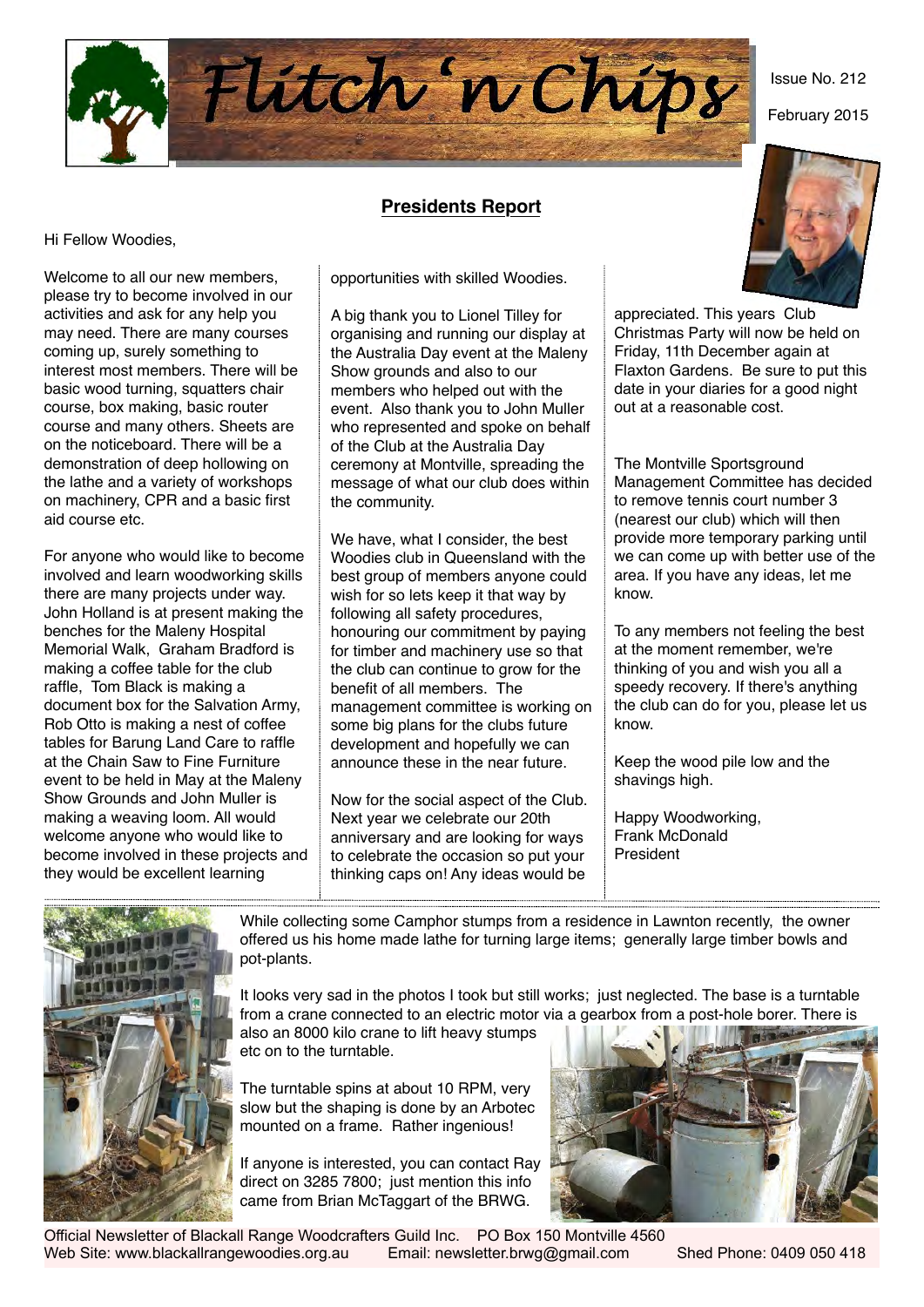

## Around the Shed this month

John Holland showed some of the differences with the new Makita Dropsaw following the General Meeting last Saturday morning.



Concentration is the key to success when Scrollsawing as Peter Morningstar and Jan Clements found during the Basic Scrollsaw course held at the Shed recently.



Beat this for a challenging Gazebo design!



#### **WOODIES CLASSES FOR NEWER MEMBERS**

Two community projects are about to start  $\&$ teams are needed to complete the job.

They are ideal projects for newer members & cost nothing to join.

> Two outdoor bench seats for the Maleny Hospital  $\mathcal{R}$

A nest of tables for the Chainsaw to Fine Furniture Event

If you are interested in helping please ring—

Bench Seats-John Holland on 54947084 (ring now)

Nest of Tables-Rob Otto on 0407466260 (ring late February)

More details on the noticeboard at the shed.



Selling houses, land, farms in Maleny, Montville, Mapleton & beyond

## Ph: (07) 5478 5288

Shop 2 / Corner Post Office Road & Obi Obi Road, Mapleton sales@rlre.com.au www.rlre.com.au Open 7 Days



24 hour Fast Glass Replacement

Mobile: 0427 943 733 Phone: 5494 3733 Fax: 5494 3473 **6 Lawyer Street, Maleny**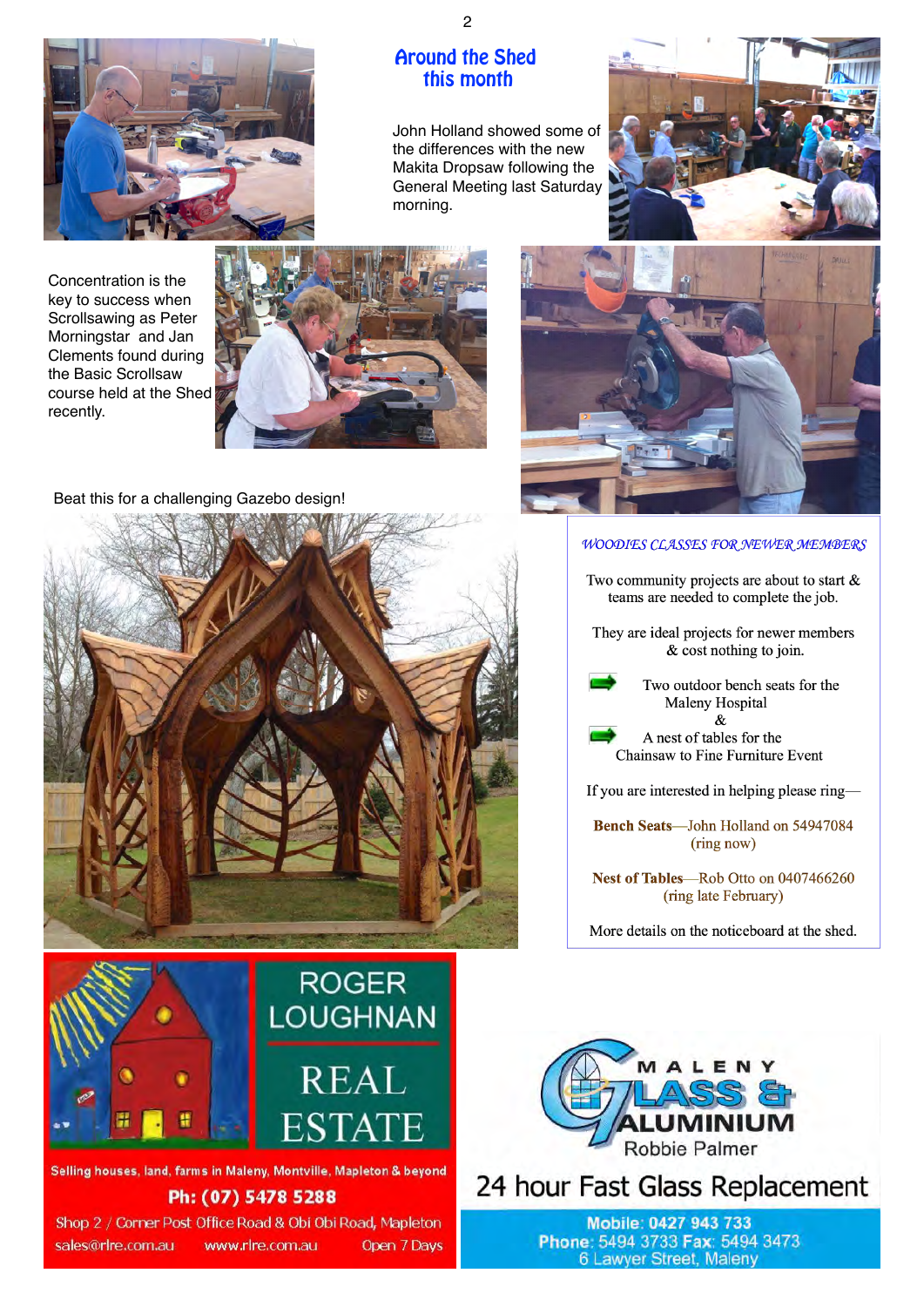

### Meet **KEITH CARTER** - Member No 272

This month we have great pleasure in introducing Keith Carter, a very popular and long serving member of the Blackall Range Woodcrafters Guild.

Best known for his quiet and unassuming approach to wood crafting, many of the Woodies don't know that Keith is an ex Aussie soldier, a Vietnam Vet, an ex member of the SAS and now a tireless member of B Company 2RAR Vietnam Vets, volunteering his time and support for others who returned from that conflict.



Keith at the Woodies Nov 2014

W*ho would be your most remembered mentor at the Woodies who helped you overcome your anxiety (about being inexperienced in Woodwork)?*

I couldn't name names as there were so many who helped and guided me. To name one would not be right to all of the others who, through their patience and help, showed me so much and gave me the confidence to be able to say "I can do this!"

W*here did you spend your early life as a kid?*

Sydney. Well, Maroubra actually. Although I was not a surfie stereotype like the blond haired trouble making Bra Boys of later times, I did spend a fair bit of time in the surf on my board. Did I have a Kingswood wagon? Cut it out!

W*hat made you come to live in Nambour?*

Family actually. My dear wife's family and friends lived there. So why not go there?

W*hat influenced you mostly in your life that was life changing?* 

The untimely death of my Mum, when I was nearly 12yo. This event was instrumental in many of the decisions I

made in the next 10 years of my life. We Stupidity. A tattooed dickhead with a hat were very close.

W*hen and where were you the happiest?*

With Sharon in Nambour. But also in the army. But it really does depend on whom you are with. There were four of us who went over to Vietnam and we were close mates, and we had a happy time. Don't ask what we got up to. It was bizarre.

### I*n one or two words, how do you describe yourself?*

Genial comes to mind. Sociable maybe. I'm told I'm a nice bloke to know. Hard question for me. I'll let others advise you on that one. (OK Keith, we took you up on that! And we can confirm you're right.)

### W*hat is it about the Woodies that you enjoy mostly?*

Being in the company of so many talented people, and being accepted unconditionally as one of them. I find it difficult to describe how I feel about this. Those that know me understand what I mean.

W*hat was the first woodwork job you have made? We all get asked this.* 

A firewood box from camphor laurel. I admit that nearly everyone in the Woodies helped me make it but in the end, I am very proud of the achievement. It still takes pride of place in my dining room at home.

W*hat's the worst job? Come on, 'fess up! We all get asked this as well.*

I once made a wall mounted barramundi fish from white cedar, with a red gum backing board. Well I thought it was a fish. Friends keep asking, "What's that?" So I put it down to my worst woodworking effort. But it is a talking point. Reminds me I am now able to do a hell of a lot better!

W*hat is the biggest thing you miss about being in the military?*

Security & comradeship, which I now have at the Woodies.

W*ho do you think is your favourite leader?*

John Howard. Even old Joh Bjelke-Petersen to some degree, except he ruined it later. Both these blokes, love them or hate them, were not afraid to stand up for what they passionately believed in; taking on the heavyweights in government and the trade unions.

W*hat makes you smile?* 

turned sideways.

W*hat makes you laugh out loud?* 

More stupidity. Two tattooed dickheads with their hats turned sideways.

W*hat music do you like? e.g. country, classical, hard rock (ACDC), popular, etc,*

Popular/ Folk. The Animals – "We Gottta Get Out of This Place" – an anthem for many of us in Vietnam at the time. Also Shirley Bassey, Peter Paul and Mary, the Seekers, John Denver.

#### W*hat do you read? Favourite topic?*

I have been reading about the "chockos" who went to Kokoda in WW2, and this interests me greatly. These blokes were simply weekend warriors you know.

W*hat annoys the s\*\*t out of you* 

Blokes asking me too many questions. (Grin)

D*o you think Australia needs to be made better?*

Yes, definitely. Have a look at the joke it is today. Lacks leadership, and the courage of conviction in our present politicians of all persuasions. Seems there're not too many of them genuinely interested in Australia or know where we are headed.

If *you had unlimited money and political position, how could you, would you, make Australia a better place?* 

Bring back National Service for the young people, all of them. Without exception, and not let those with excuses, (generally pretty slim excuses), dodge it. The country might have a better trained standing army, in bigger numbers than we have today. Don't get me wrong; I don't think the Army should be given the task of fixing the poor social issues of today's young people.

S*uppose you had a handful of kids about you and were giving them advice today, what would you say to them?*

Have goals, stay focused on your goals, and have a plan on how you will achieve them

W*hat is your philosophy on life?*

Enjoy it while you have it.

 $\overline{0}$ 

Each month we will be profiling a member of the Blackall Range Woodcrafters Guild to introduce all members to each other, and to newer members of the club. *ed.*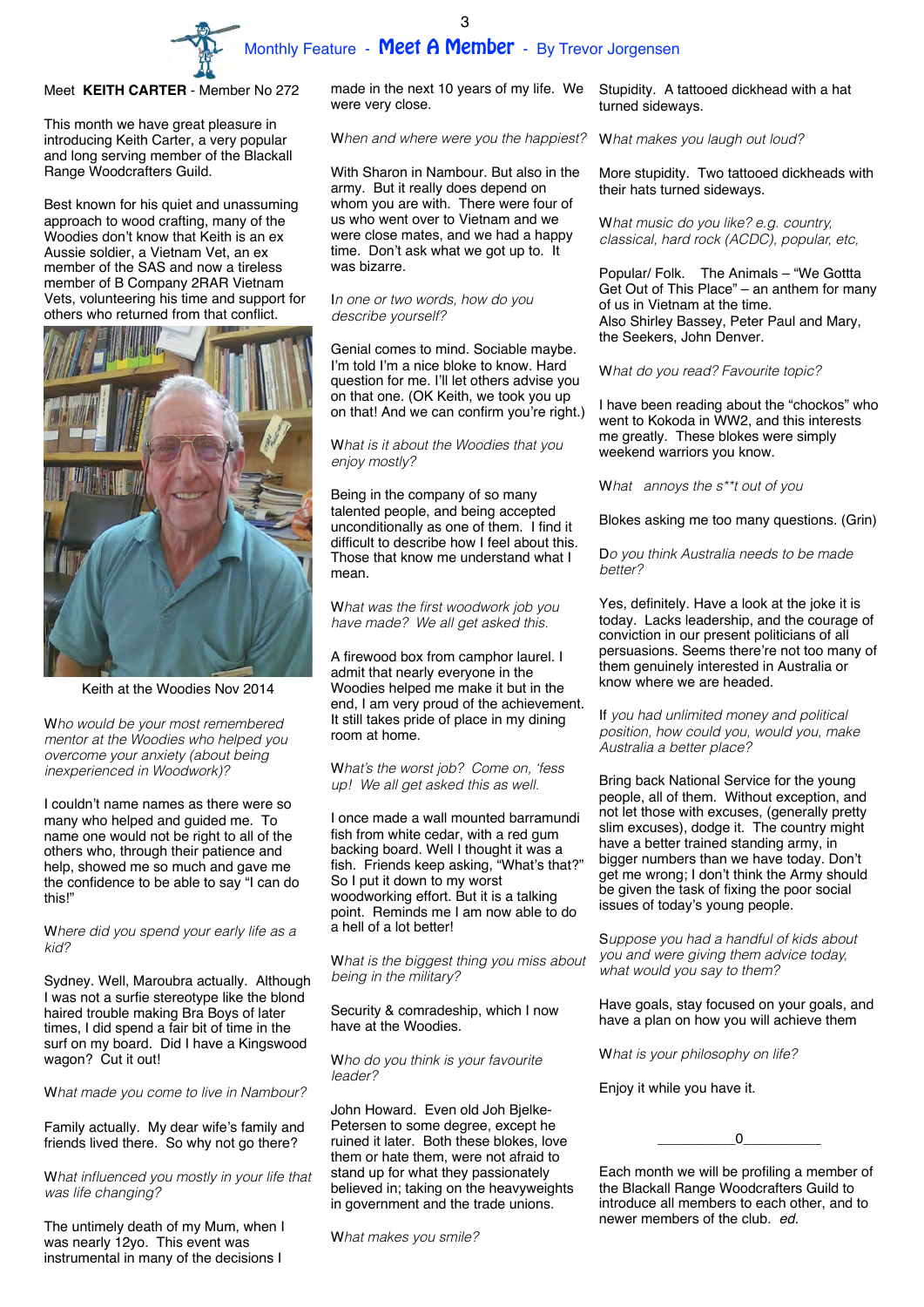There are many little tricks that I have learned over the years and sometimes use automatically as part of my working process. For example, when countersinking screws I use a countersinking bit to accommodate the screw head before I drill the hole. In this way there will be no chatter or tear out and the hole will be selfcentered.

THE COMBINATION SQUARE. One of the handiest tools to have in your own shed or to use at woodies. These squares are fine for marking a line at right angles and the 45 Degree angle can be useful at times also, but the most frequent use can be to use the sliding rule to set repeatable measurements both for marking out and to use as a depth gauge for

### Tips and Tricks By Warne Wilson 4

mortises and tenons – it can also be used for setting saw height. My trick a long time ago was to file a little nick in the middle of the end of the blade to stop my pencil slipping as I used the square to mark a line lengthways on a piece of wood.

90 DEGREE BOX JOINTS. From scrap wood I cut a number of square blocks 75mm X 75mm X 50mm and I keep them stacked on a shelf in my shed. (Size can be smaller for smaller boxes) Using two clamps at right angles on each block I can ensure that each corner is held accurately and firmly for joining.

SHARPENING TWIST DRILL BITS. A little job that some find difficult, chancy, or just plain impossible to get right. Just touch each cutting edge of the bit in turn to the side of the grinder wheel and in a smooth upward grinding motion, bring the bit away. A little practice and a gentle approach will give a perfect grind every time with clearance behind the edge. Woodworking is a real pleasure with nice sharp tools



Safety Notes By Warne Wilson and Dave Banister



We are pleased to report that we have not been advised of any safety incidents this month and this give us an opportunity to impress upon all members the necessity of protecting

EYES: We tend to take our wonderful ability to see for granted and it is not until our sight is damaged that we realise we should have taken care. Please remember to use eye protection when you are making shavings, chips, sawdust, and even dust from sanders which can irritate the eyes.

ourselves when using machinery.

EARS: How many times have we seen members using noisy machines and power tools without ear plugs or muffs? Sound is measured in decibels. At normal conversation level – 65 decibels – no damage is done, but at levels above 85 decibels (The sound of an idling bulldozer, note idling, not working) permanent damage to hearing will occur. Tinnitus – ringing in the ears – is often an indication that hearing has been damaged permanently and damaged hearing cannot repair itself. Elderly woodies sometimes reply to our requests to wear ear protection by saying. "My hearing is shot anyway." Surely we should protect what remains?

NOSE, THROAT AND LUNGS: Every one of us is guilty of this one from time to time. Dust can irritate these sensitive membranes; some woods are worse offenders than others and

can be carcinogenic. We recommend that you bring your own mask with you, but otherwise, economically priced masks are available in the meeting room.

**THINK YOU PAY MOST FOR SAFETY WHEN YOU TRY TO DO WITHOUT IT** 

### **MAPLETON HARDWARE**

Your handy hardware store.

Come in and see us for all your hardware needs. Hand Tools, Sleepers, Power Tools, Drill Bits, Paint and Stains. Plus Plumbing and General Hardware

**Open 7 Days** 

Rob, Toni and Laurie

Cur Obi Obi Rd & Emu Walk MAPLETON Phone 5445 7773



### **Gary & Cheryle Campbell**

• Comper Trailers • Vehicle Interiors • Furniture Upholstery • Boat & 4WD Canopies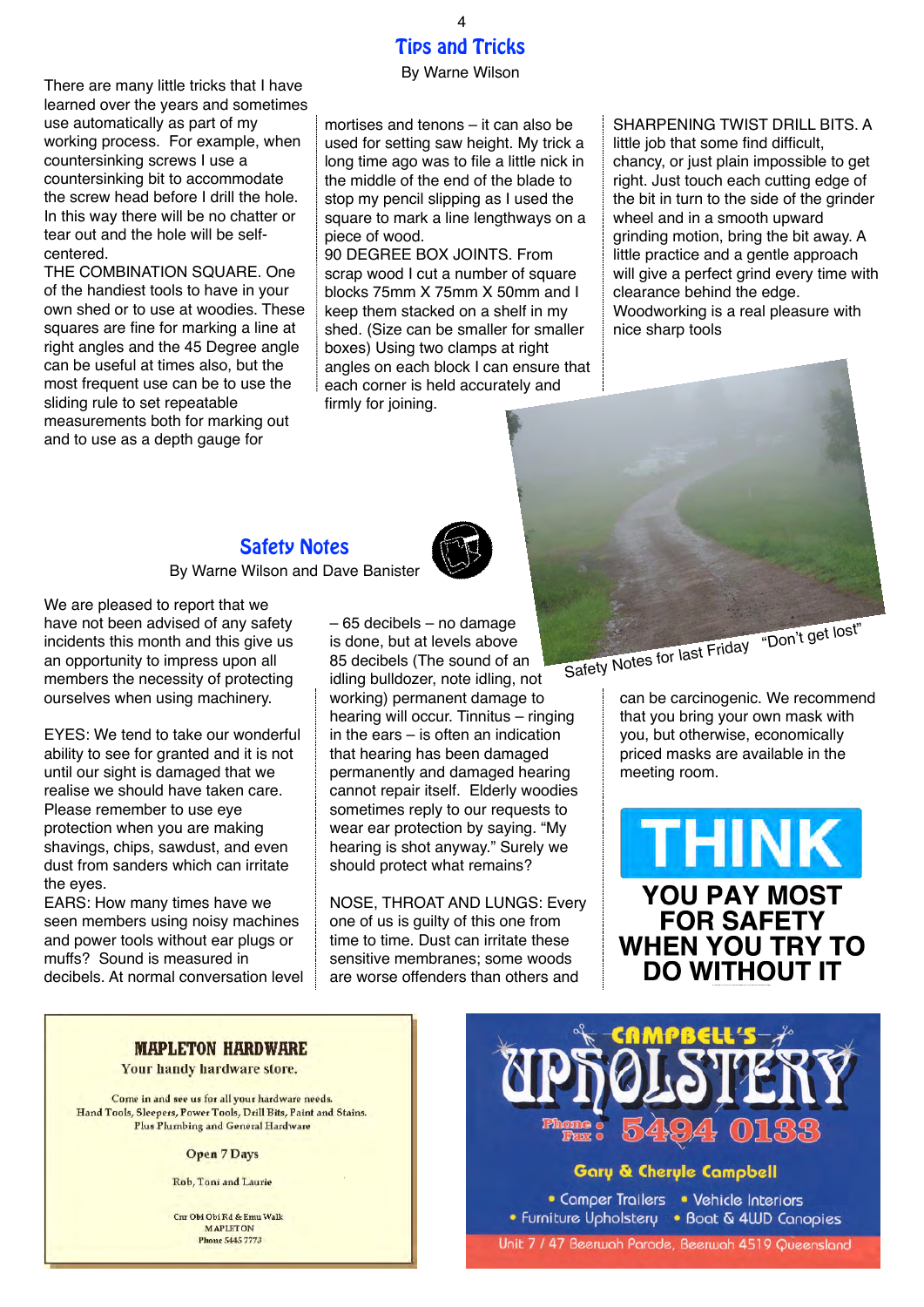### **WOODIES DEMO SCHEDULE 2015**

|                                 | WUUDILS DEMU SUNEDULE ZUIJ                                                                                                                                                                                                                                                                          |                                                                                                                                           |                                                                                                                                                                                                                                                 |  |  |  |  |
|---------------------------------|-----------------------------------------------------------------------------------------------------------------------------------------------------------------------------------------------------------------------------------------------------------------------------------------------------|-------------------------------------------------------------------------------------------------------------------------------------------|-------------------------------------------------------------------------------------------------------------------------------------------------------------------------------------------------------------------------------------------------|--|--|--|--|
| <b>FEBRUARY</b>                 |                                                                                                                                                                                                                                                                                                     |                                                                                                                                           |                                                                                                                                                                                                                                                 |  |  |  |  |
| Saturday 28th                   | Update on safe use of thicknessers – 15 minutes                                                                                                                                                                                                                                                     | (John Holland)                                                                                                                            |                                                                                                                                                                                                                                                 |  |  |  |  |
| <b>MARCH</b>                    |                                                                                                                                                                                                                                                                                                     |                                                                                                                                           |                                                                                                                                                                                                                                                 |  |  |  |  |
| Afternoons                      | Rob Otto sessions on basic preparation of timber using table saw, thicknesser, jointer<br>& creating a joint – 4 per session – maybe 4 sessions if required.                                                                                                                                        |                                                                                                                                           |                                                                                                                                                                                                                                                 |  |  |  |  |
| Saturday 14th                   | Update on safe use of bandsaws - 15 minutes                                                                                                                                                                                                                                                         | (John Holland)                                                                                                                            |                                                                                                                                                                                                                                                 |  |  |  |  |
| Saturday 28th                   | Demonstration on types of glue, how to glue,<br>how to join the ends on window frames etc.                                                                                                                                                                                                          | (John Muller)                                                                                                                             |                                                                                                                                                                                                                                                 |  |  |  |  |
| <b>APRIL</b>                    |                                                                                                                                                                                                                                                                                                     |                                                                                                                                           |                                                                                                                                                                                                                                                 |  |  |  |  |
| Saturday 11th                   | Demonstration on hollow turning by Ken Reays.                                                                                                                                                                                                                                                       |                                                                                                                                           |                                                                                                                                                                                                                                                 |  |  |  |  |
| Saturday 18th                   | Demonstration on sharpening wood chisels                                                                                                                                                                                                                                                            |                                                                                                                                           | (John Holland)                                                                                                                                                                                                                                  |  |  |  |  |
|                                 | Keep the Woof out of the Wood Shed!                                                                                                                                                                                                                                                                 |                                                                                                                                           | <b>Maintenance Report</b>                                                                                                                                                                                                                       |  |  |  |  |
|                                 |                                                                                                                                                                                                                                                                                                     | by Brian Harris                                                                                                                           |                                                                                                                                                                                                                                                 |  |  |  |  |
| <b>Noun</b>                     |                                                                                                                                                                                                                                                                                                     | 17/1                                                                                                                                      | Belt Sander - New belt fitted to sander as a result of<br>a hole being made in the former belt.                                                                                                                                                 |  |  |  |  |
| woof (plural Woofs)<br>1.<br>2. | the set of yarns placed crosswise in a loom,<br>interlaced with the warp, carried by the shuttle.<br>the distortion in timber induced by poor storage                                                                                                                                               | 21/1<br>Jointer - After seven months all 40 inserts have been<br>rotated to give a new cutting edge to give a cleaner<br>and quieter cut. |                                                                                                                                                                                                                                                 |  |  |  |  |
|                                 |                                                                                                                                                                                                                                                                                                     | 24/1                                                                                                                                      | 15" Thicknesser - 75 cutter inserts have been<br>rotated to expose a new cutting edge to give a<br>cleaner cut.                                                                                                                                 |  |  |  |  |
|                                 |                                                                                                                                                                                                                                                                                                     | 28/1                                                                                                                                      | Laguna Band Saw - A new blade has been fitted to<br>this saw.                                                                                                                                                                                   |  |  |  |  |
|                                 |                                                                                                                                                                                                                                                                                                     | 7/2                                                                                                                                       | Drop Saw - The Makita 300mm Drop Saw that we<br>won at the Cooroy Competition nearly three years<br>ago and has been in its<br>carton up on the Mezzanine<br>has now been fitted in place<br>of the Bosch saw.<br>The Makita has a 'soft start' |  |  |  |  |
| and also more waste.            | Inspect the photo on the left of a stack of timber in our<br>Wood Shed and notice how each piece of timber is<br>supported at two pointsits top and bottom. This leaves<br>the centre of the board unsupported and therefore subject<br>to bending which makes it more difficult to process for use |                                                                                                                                           | motor and is not as noisy<br>as the Bosch.<br>DICITAL SIGNAGE SPECIALISTS                                                                                                                                                                       |  |  |  |  |
|                                 | The photo on the right is the same timber restacked to<br>make sure each piece is supported through its length and<br>therefore minimising the amount of Woof in the board.                                                                                                                         |                                                                                                                                           | <b>Bruce Allen</b><br><b>Director</b>                                                                                                                                                                                                           |  |  |  |  |
| amount of timber.               | The other point illustrated in the right hand photo is the<br>amount of floor space consumed by exactly the same                                                                                                                                                                                    |                                                                                                                                           |                                                                                                                                                                                                                                                 |  |  |  |  |

atlgraphix@bigpond.com<br>www.atlgraphix.com.au

p 07 5494 0666<br>f 07 5494 0677

**ONLY LIMITED BY YOUR IMAGINATION!** 

Please keep this in mind the next time you're hunting for the perfect board in the Wood Shed and help reduce the Woof!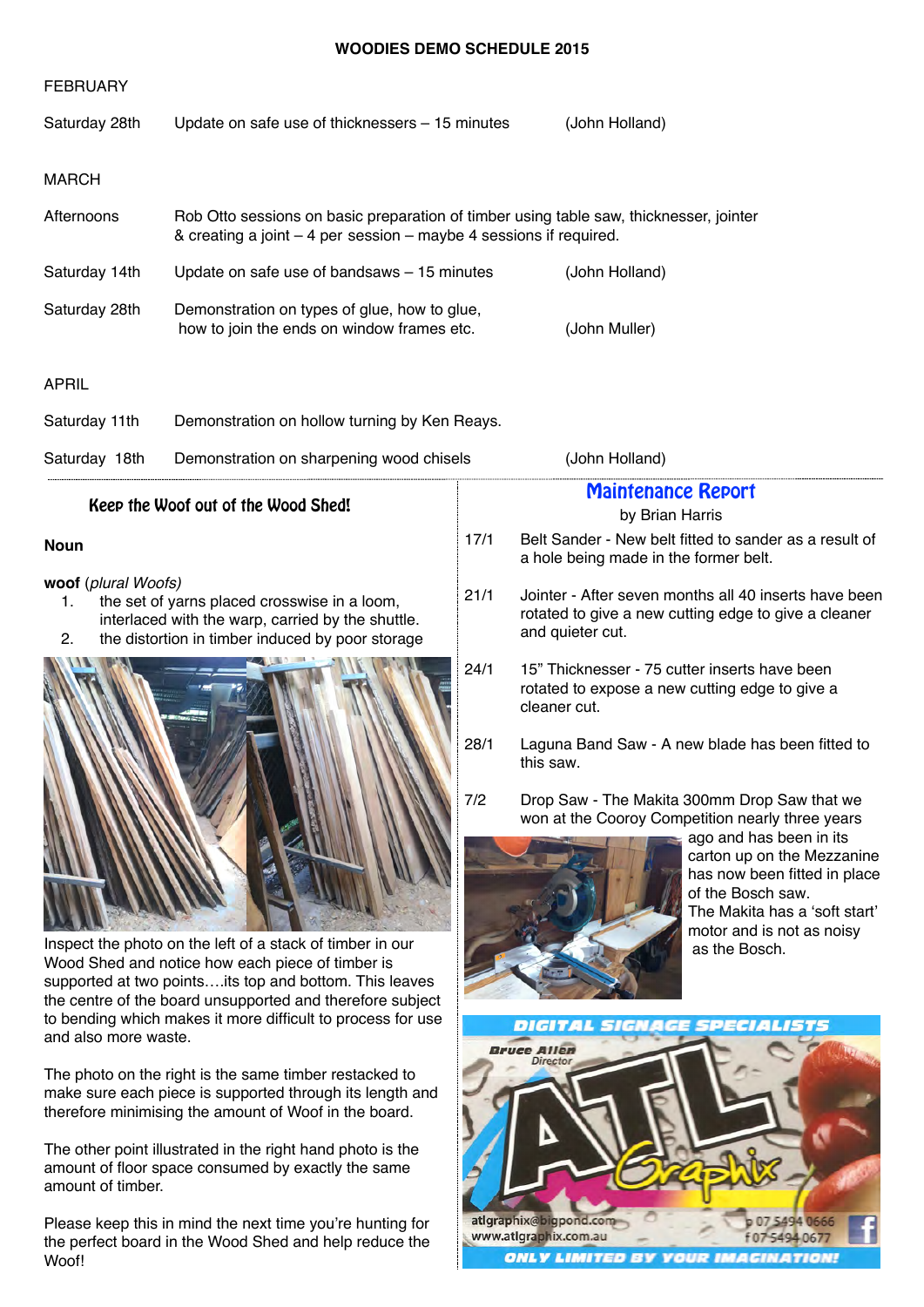| ٠<br>ı |          |
|--------|----------|
|        | ۰,<br>۰, |
|        |          |

|                         | Shed Times 8.00 - 11.30                                               | Who's Who in BRWG Inc. 2013-14                                            |                                                                                                                  |              |  |  |  |  |
|-------------------------|-----------------------------------------------------------------------|---------------------------------------------------------------------------|------------------------------------------------------------------------------------------------------------------|--------------|--|--|--|--|
| Monday                  | <b>General Activities</b>                                             | Patrons - Andrew Powell MP, Mark Jamieson - Mayor SCRC and Cr Jenny McKay |                                                                                                                  |              |  |  |  |  |
|                         |                                                                       | <b>President</b>                                                          | Frank McDonald                                                                                                   | 5435 2495    |  |  |  |  |
| Tuesday                 | Turning & Carving                                                     | Vice President                                                            | John Muller                                                                                                      |              |  |  |  |  |
| Wednesday               | General Workshop & Toys                                               | Secretary                                                                 | Graham Beaumont                                                                                                  |              |  |  |  |  |
| Thursday                | Furniture & Joinery                                                   | Asst. Secretary                                                           | Dave Edmond                                                                                                      |              |  |  |  |  |
|                         |                                                                       | Treasurer                                                                 | <b>Brian Harris</b>                                                                                              |              |  |  |  |  |
| Friday                  | <b>General Activities</b>                                             | Asst. Treasurer<br>Newsletter Editors                                     | Hugh McKenna                                                                                                     |              |  |  |  |  |
| Saturday                | General Act. & Demo's                                                 |                                                                           | M Barrenger, G Beaumont, T Jorgensen                                                                             | 0408 437 375 |  |  |  |  |
|                         |                                                                       | <b>Website Editor</b>                                                     | Dave Edmond                                                                                                      | 5478 6932    |  |  |  |  |
|                         |                                                                       | Publicity Officer                                                         | <b>Gerry Zwart</b>                                                                                               | 5441 7433    |  |  |  |  |
|                         | <b>ALL ABRASIVES</b><br>INDUSTRIAL ABRASIVES SUPPLIER                 | <b>Recruitment Officers</b>                                               | Dave Banister, Lionel Tilley, Tom Black,<br>Jeff Harrison, Frank McDonald                                        |              |  |  |  |  |
| flex Ovit<br><b>VSM</b> | <b>DAVID BLACK</b><br><b>PROPRIETOR</b>                               | <b>Activity Officers</b>                                                  | Ray Curry, John Drew, John Clarke, Warne Wilson<br>Dave Banister, Keith Muirhead, Brian Harris, Max<br>Barrenger |              |  |  |  |  |
| NORTON (%)              | Phone: (07) 5443 9211<br>Phone: (07) 5443 9527                        | <b>Safety Officers</b>                                                    | Dave Banister, Warne Wilson                                                                                      |              |  |  |  |  |
|                         | Mobile: 0413 945 798<br>(07) 5443 5714<br>Fax:<br>4/20 Kayleigh Drive | <b>First Aid Officer</b>                                                  | John Drewe                                                                                                       |              |  |  |  |  |
|                         | Maroochydore Qld 4558                                                 | <b>Events Organiser</b>                                                   | <b>Rick Vickers</b>                                                                                              | 5494 3555    |  |  |  |  |
|                         |                                                                       | Shed Managers                                                             | John Holland, Brian Harris                                                                                       |              |  |  |  |  |
| <b>AUGHTY HELPFUL</b>   |                                                                       | <b>Amenity Officer</b>                                                    | Pat McDonald                                                                                                     |              |  |  |  |  |
|                         | <b>MITRE IO TIMBER and HARDWARE</b>                                   | <b>House Officer</b>                                                      | Julie Breen                                                                                                      |              |  |  |  |  |
|                         | <b>MALENY</b>                                                         | <b>Purchasing Officer</b>                                                 | Rob Otto                                                                                                         |              |  |  |  |  |
|                         | "For all your hardware needs"                                         | <b>Training Officer</b>                                                   | <b>Lionel Tilley</b>                                                                                             |              |  |  |  |  |
|                         | <b>Phone 5494 2466</b><br>10% Discount to BRWG                        | Librarian                                                                 | Brian Holdsworth, Max Barrenger                                                                                  |              |  |  |  |  |
|                         |                                                                       | <b>Timber Management</b>                                                  | John Holland, Frank McDonald, Ron Donald, Phil Gibson                                                            |              |  |  |  |  |

| Shed Captain Roster - March 2015 |                      |         |                      |                |               |    |                   |    |                |                |                 |
|----------------------------------|----------------------|---------|----------------------|----------------|---------------|----|-------------------|----|----------------|----------------|-----------------|
| Monday                           |                      | Tuesday | Wednesday            |                | Thursday      |    | Friday            |    | Saturday       |                |                 |
| $\overline{2}$                   | <b>Brian Harris</b>  | 3       | George Blowers       | $\overline{4}$ | Max Barrenger | 5  | <b>Ted Martin</b> | 6  | George Blowers | $\overline{7}$ | Keith Muirhead  |
| 9                                | John Muller          | 10      | Tom Black            | 11             | Hugh McKenna  | 12 | <b>Ray Bryant</b> | 13 | John Muller    | 14             | Graham Bradford |
| 16                               | Dave Banister        | 17      | <b>Bruce Chapman</b> | 18             | Rob Otto      | 19 | John Drewe        | 20 | Frank McDonald | 21             | Warne Wilson    |
| 23                               | <b>Lionel Tilley</b> | 24      | Frank McDonald       | 25             | Leigh Boynton | 26 | John Holland      | 27 | George Blowers | 28             | John Clarke     |
| 30                               | <b>Brian Harris</b>  | 31      | George Blowers       |                |               |    |                   |    |                |                |                 |

| Shed Captain Roster - April 2015 |                      |                |                       |           |               |                |                   |        |                |                |                        |
|----------------------------------|----------------------|----------------|-----------------------|-----------|---------------|----------------|-------------------|--------|----------------|----------------|------------------------|
| Monday                           |                      | Tuesday        |                       | Wednesday |               | Thursday       |                   | Friday |                | Saturday       |                        |
|                                  |                      |                |                       |           | John Close    | $\overline{2}$ | <b>Ted Martin</b> | 3      | John Muller    | $\overline{4}$ | Keith Muirhead         |
| 6                                | John Muller          | $\overline{7}$ | Tom Black             | 8         | Max Barrenger | 9              | Ray Bryant        | 10     | Frank McDonald | 11             | <b>Graham Bradford</b> |
| 13                               | Dave Banister        | 14             | <b>Bruce Chapman</b>  | 15        | Hugh McKenna  | 16             | John Drewe        | 17     | George Blowers | 18             | Warne Wilson           |
| 20                               | <b>Lionel Tilley</b> | 21             | <b>Frank McDonald</b> | 22        | Rob Otto      | 23             | John Holland      | 24     | John Muller    | 25             | John Clarke            |
| 27                               | <b>Brian Harris</b>  | 28             | George Blowers        | 29        | Leigh Boynton | 30             | <b>Ted Martin</b> |        |                |                |                        |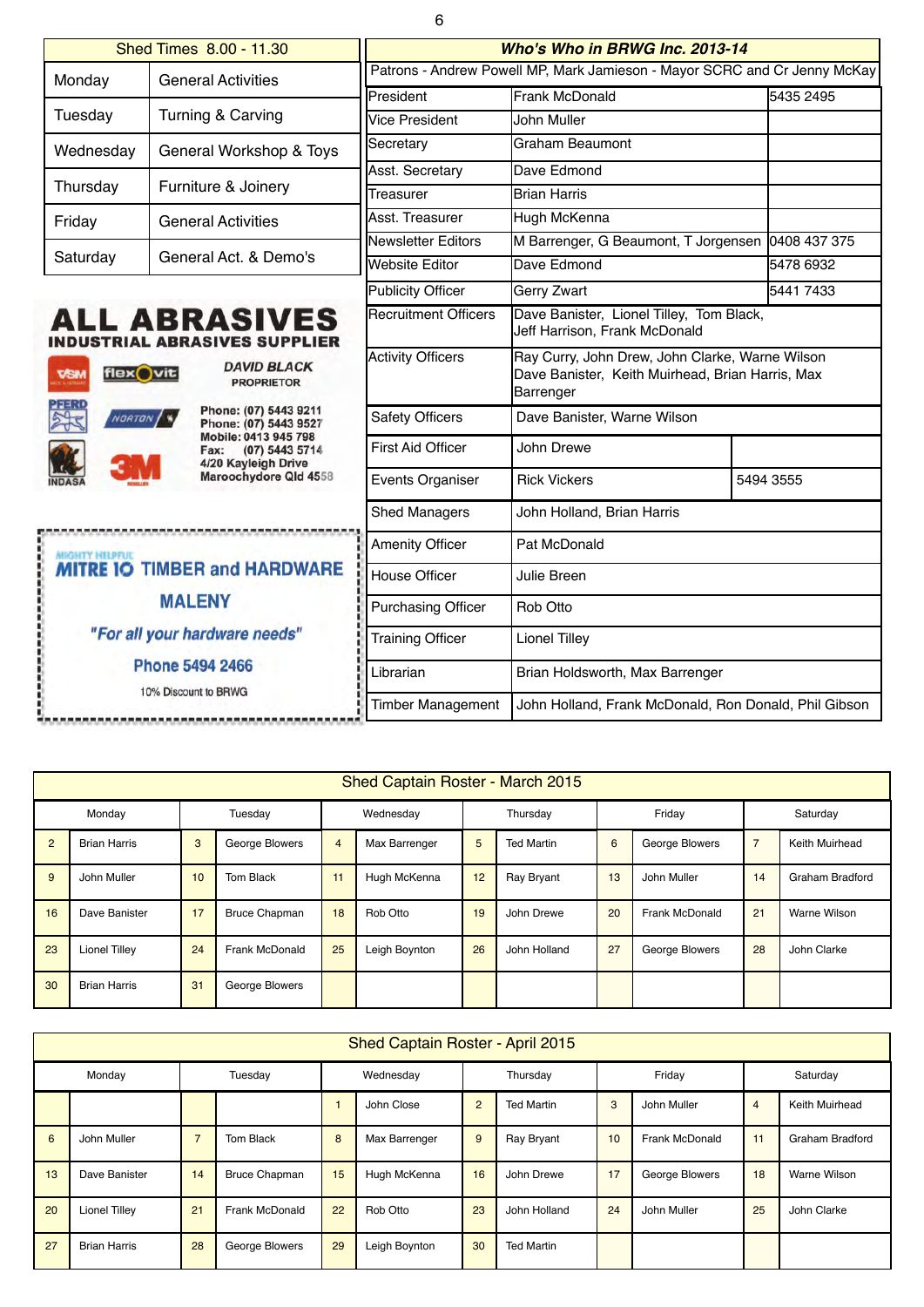# **BLACKALL RANGE WOODCRAFTER'S GUILD Inc. TIMBER MANAGEMENT PROTOCOL.**

## **INTRODUCTION:**

**This document sets out the Timber Management requirements for the milling, drying, storage and sales of timber donated to the Guild. It is a guide for members to help them understand their obligations to assist the Timber Management Committee in supplying a good source of raw material for Guild usage.**

## **LOG ACCEPTANCE:**

**Members are from time to time offered fallen logs for the Guild's use. Not all species and logs are acceptable and the following procedure should be adhered to:**

- **1 Contact any member of the Timber Management Committee and advise them of the log/s available, the location and the owner's contact details.**
- **2 The TMC member will arrange for an inspection of the log/s and access their suitability for Guild usage.**
- **3 A decision will be made by 2 members of the TMC and they will arrange collection.**

**As a general rule the Guild will only accept logs on the basis of:**

- **a The species,**
- **b The quality of the log,**
- **c The size, being a minimum of 350 mm diameter and minimum of 1.8 M long.**

## *N.B. It is not uncommon for owners to request that they want the entire tree removed, including branches. As an organisation, the Guild does not have the resources to do this and the gift of the logs may have to be declined in these cases.*

**It is important to appreciate that all log inputs must be:**

- **\* Approved by 2 TMC members;**
- **\*\* Collection and timing of collection is to be approved and arranged by the TMC Member.**

## **MEMBERS OWN LOGS:**

**The Guild's band saw mill is available for cutting member's logs and the following procedures should be adhered to:**

- **1 Approval for milling should be obtained from the TMC.**
- **2 The TMC shall then advise when to deliver the log/s;**
- **3 On delivery, the member needs to identify their log with a plywood marker nailed to the end of the log. Such identification should include a) members name, b) cutting specification required.**
- **4 When the log is milled, the milling team will assemble the cut boards and notify the member.**
- **5 The member must remove the milled timber from the premises on the day of milling.**
- **6. Milling of members logs will be charged at the following rates and are subject to change at the discretion of the TMC taking into account the species to be milled and the difficulty in milling: a) Set up Fee \$5.00 and b) \$2.00 per metre of sawing.**

### *N.B. It is important to note that the Guild is not responsible for*

*a) Unidentified logs (approval must be arranged before delivery)* **b)** The Guild is not responsible for uncollected wood. If collection by the member is not

*practical, please arrange for a fellow member or friend to collect it.*